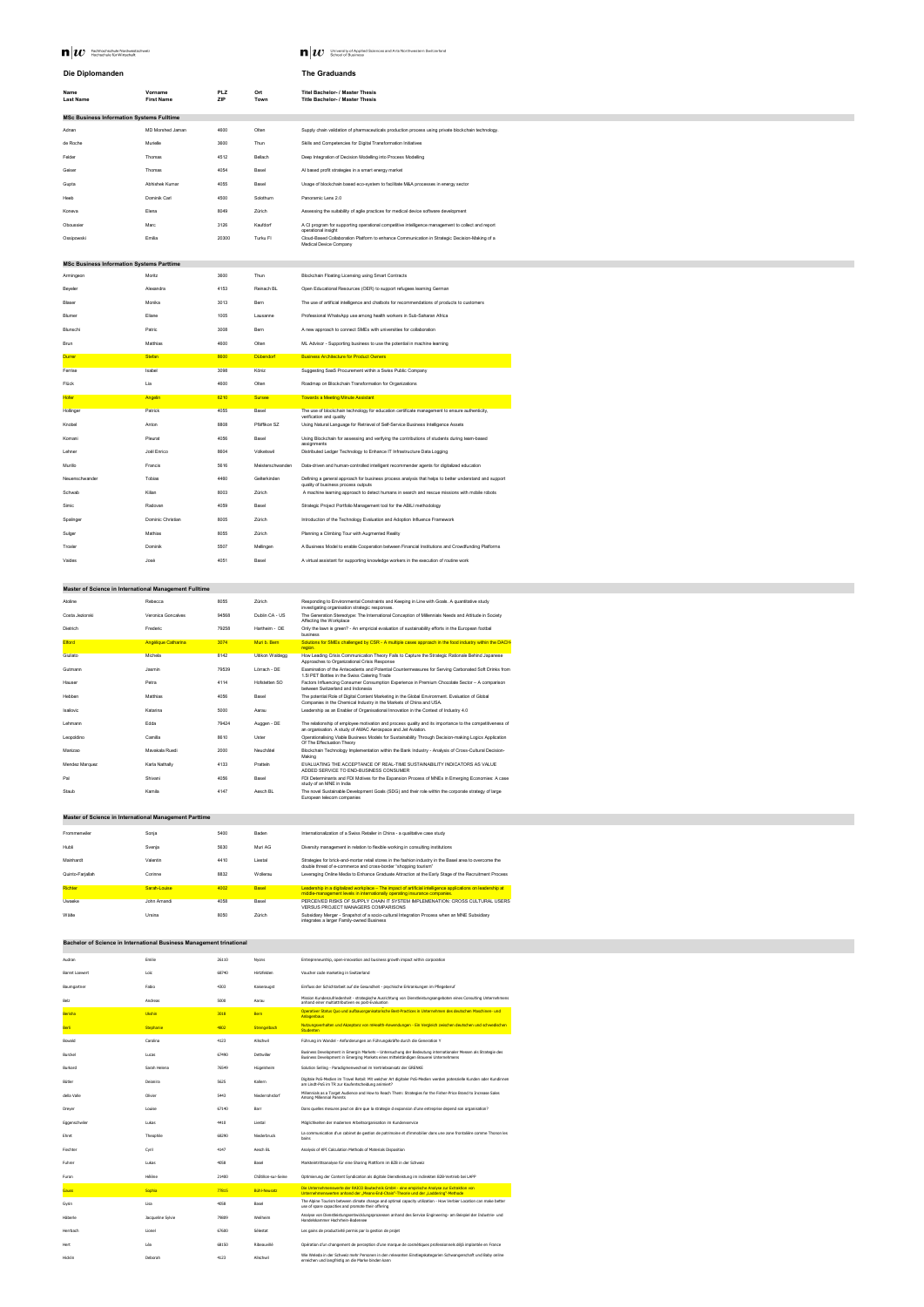| Huber        | Ramona Lucie          | 77704 | Oberkirch                | Genussmomente in Lörrach - Handlungsempfehlungen für die Weiterentwicklung der Innenstadt mit besonderem<br>Fokus auf die Gastronomiebranche                                                                                                                                                                                                |
|--------------|-----------------------|-------|--------------------------|---------------------------------------------------------------------------------------------------------------------------------------------------------------------------------------------------------------------------------------------------------------------------------------------------------------------------------------------|
| Idel         | Svenja                | 67300 | Schiltigheim             | Le rajeunissement d'ARTE - Quelles mesures ont été prises par la chaîne culturelle ARTE pour atteindre les Millennials?                                                                                                                                                                                                                     |
| Jäggi        | Nicole                | 4106  | Therwil                  | Digitales Billettkaufverhalten von Studierenden und Seniorinnen und Senioren in der Schweiz: Entwicklung und<br>Förderungsmassnahmen                                                                                                                                                                                                        |
| Jonasch      | Annina                | 4123  | Allschwil                | Storytelling als Kommunikationsstrategie - Eine Untersuchung der PR-Strategie der Baloise Group                                                                                                                                                                                                                                             |
| Kienberger   | Elena Katja           | 4132  | Muttenz                  | Planung, Umsetzung und Evaluation des Pilotprojekts "Mit Soft Skills erfolgreich studieren"                                                                                                                                                                                                                                                 |
| Kress        | Nicolas               | 67580 | Laubach                  | L'audit spécialisé des fonds d'investissements - Environnement et développement                                                                                                                                                                                                                                                             |
| Langenbahn   | Jasmine               | 57520 | Grosbliederstroff        | Erarbeitung eines Entwurfs der Zusatzvereinbarung zum Bereitstellungsprozess von Verpackungskomponenten                                                                                                                                                                                                                                     |
| Le Normand   | Robin                 | 67400 | Illkirch-Graffenstaden   | L'innovation, la solution des constructeurs automobiles aux défis imposés par la société actuelle                                                                                                                                                                                                                                           |
| L'Hermite    | Nicolas               | 35500 | Vitré                    | Problème d'interface Client / Prestataire et Value Stream Design: étude du cas de l'entreprise Bosch et de sa solution<br>pour réaligner sa Supply Chain                                                                                                                                                                                    |
| Macdonald    | Alison Martina        | 8050  | Zürich                   | KMU's in der Wachstumsphase - Wachstumsstrategien für KMU anhand des Beispiels der energiebüro AG                                                                                                                                                                                                                                           |
| Mahdi        | Ilaf                  | 3098  | Köniz                    | How can National Football Associations maximise their revenues on Women's Football?                                                                                                                                                                                                                                                         |
| Manicot      | Anna Katrine          | 17520 | Saint-Martial-sur-Né     | Pour quelles raisons Flixbus, entreprise qui prône dès ses débuts la numérisation, nécessite-t-elle de mettre en place<br>des boutiques de ventes directes? La vente directe a-t-elle encore un intérêt dans un monde où la digitalisation<br>domine?                                                                                       |
| Martina      | Franz Lorenz Benedict | 4052  | Basel                    | Innovation/Excellence Board, elaboration of an innovative think tank in the banking & finance sector                                                                                                                                                                                                                                        |
| Meier        | Stefanie Raphaela     | 4053  | Basel                    | Kanäle des Social Media Recruiting und deren branchenspezifische Relevanz                                                                                                                                                                                                                                                                   |
| Meier        | Andrea Janine         | 4127  | Birsfelden               | How to Penetrate Market Sales for Manufacturing Machines for the Pharmaceutical Sector in China: A Market Analysis<br>and Recommendations for Promotion for FrymaKoruma AG                                                                                                                                                                  |
| Moroy        | Mathilde              | 59320 | Hallennes-lez-Haubourdin | Dans quelles mesures est-ce-que le développement des packagings de Lidl et ainsi la valorisation de ses MDD<br>(marques de distributeur) a contribué à la sortie du Hard Discount du distributeur?                                                                                                                                          |
| Motte        | Laurine               | 67700 | Saverne                  | le développement durable dans l'hôtellerie de luxe: un moyen de se réinventer face aux nouvelles attentes de sa clientèle?                                                                                                                                                                                                                  |
| Özbek-Genc   | Rabia                 | 4142  | Münchenstein             | Prozessoptimierung durch Automatisierung der Fahrer- und Kundenkoordination - Welche Methoden kommen für eine<br>Prozessoptimierung anhand einer Kosten-Nutzen-Analyse sowie mittels der "Line of visibility" in Frage?                                                                                                                     |
| Pencet       | Benedikt              | 79102 | Freiburg                 | Assessment der Digitalisierung - Wie ein Workshop zur Beurteilung der Digitalisierung organisiert, gehalten und<br>verarbeitet wird                                                                                                                                                                                                         |
| Perron       | Svea                  | 35830 | Betton                   | L'incitation à la consommation responsable chez Baumarkt Direkt                                                                                                                                                                                                                                                                             |
| Petit        | Annika                | 33610 | Canéjan                  | La transformation digitale sur le marché de l'énergie - Quels sont les opportunités et les défis liés à la stratégisation du<br>processus de la transformation digitale sur le marché de l'énergie en France?<br>Ouels sont les opportunités et les défis liés à la stratégisation du processus de la transformation digitale sur le marché |
| Petrovic     | Valentina             | 4056  | Basel                    | Initation of a global project based on local needs<br>Project Management in a cross-functional team within an international organization                                                                                                                                                                                                    |
| Robbiani     | Delia Elena           | 4104  | Oberwil BL               | Eignung aktueller Kommunikationsinstrumente zur Steigerung von Bekanntheit und Image der Marke LeChef                                                                                                                                                                                                                                       |
| Schäffer     | Simon                 | 79576 | Weil am Rhein            | Data Science in Marketing - How to integrate Advanced Analytics to optimize the Channel Mix, Segmentation and<br>Targeting in Emerging Oncology Markets                                                                                                                                                                                     |
| Schlotter    | Mathilde              | 67170 | Brumath                  | La communication digitale et l'évènementiel                                                                                                                                                                                                                                                                                                 |
| Schnepper    | Joel-Luca             | 3661  | Uetendorf                | Ableitung von Handlungsempfehlungen für das Instagram Influencer-Marketing am Beispiel der purefood GmbH                                                                                                                                                                                                                                    |
| Schoske      | Sarina                | 68600 | Algolsheim               | Unternehmensgründung in Rumänien unter dem Aspekt der ökonomischen Gegebenheiten                                                                                                                                                                                                                                                            |
| Schwarm      | Michel                | 22140 | Brélidy                  | Quelle mesure l'utilisation de moyens de communication adaptés facilitent l'internalisation d'une petite moyenne<br>entreprise?                                                                                                                                                                                                             |
| <b>Stein</b> | <b>Jule</b>           | 74348 | Lauffen am Neckar        | Standardisierung des Onboarding Prozesses im Rahmen einer dezentralen Personalstruktur am Beispiel der Europa-<br>Park GmbH & Co Mack KG                                                                                                                                                                                                    |
| Tarazona     | Norah                 | 4051  | Basel                    | In welchen Phasen des Sales Cycles sind Online Marketing Massnahmen im Consulting sinnvoll?                                                                                                                                                                                                                                                 |
| Trüper       | Tobias                | 67320 | Schoenburg               | Différents facteurs causant les fluctuations saisonnières dans le secteur du tourisme: Quelles solutions s'offrent à MyCamper<br>pour réduire l'impact du phénomène de saisonnalité?                                                                                                                                                        |
| Vachon       | Alice                 | 67760 | Gambsheim                | Inwiefern beeinflusst die Rekrutierung über soziale Netzwerke den Rekrutierungsprozess einer deutsch-französischen<br>Personalberatung? Welche Möglichkeiten bieten soziale Netzwerke in der Rekrutierung von Fach-und Führungskräften?                                                                                                     |
| Weinberg     | Maximilian            | 4410  | Liestal                  | Optimierung von Buchhaltungsprozessen durch Implementierung eines DMS am Beispiel der rent24 GmbH                                                                                                                                                                                                                                           |
| Wenner       | Mathilde              | 67300 | Schiltigheim             | le marché du travail des cadres en France dans le domaine des technologies de l'information                                                                                                                                                                                                                                                 |
| Witz         | Victorine             | 68970 | Illhaeusern              | Comment rendre une entreprise attractive sur le marché de l'emploi français aujourd'hui                                                                                                                                                                                                                                                     |
| Wuscher      | Marine                | 67460 | Souffelweyersheim        | Quel est l'impact d'un changement de stratégie d'un groupe multinational sur le contrôle de gestion des filiales?                                                                                                                                                                                                                           |

# **Bachelor of Science in Betriebsökonomie berufsbegleitend**

| Akarsel       | <b>Baris</b> | 4310 | Rheinfelden   | Qualitätsmanagement von ISO 9001:2008 zu ISO 9001:2015 - Die Revision im Auftrag einer Arztpraxis                                                                                    | Basel        |
|---------------|--------------|------|---------------|--------------------------------------------------------------------------------------------------------------------------------------------------------------------------------------|--------------|
| Fischer       | Anne Katrin  | 4450 | Sissach       | Personalentwicklungskonzept für ein Tief- und Strassenbauunternehmen                                                                                                                 | <b>Basel</b> |
| Hürner        | Sandra       | 4102 | Binningen     | Finanz- und Vorsorgeplanung bei einer Schweizer Kantonalbank - Analyse der gegenwärtigen<br>Potenzialausschöpfung und Empfehlungen zur Optimierung der Dienstleistungen und Prozesse | <b>Basel</b> |
| Ismajli       | Pajtim       | 4153 | Reinach BL    | Insurance Lab an der FHNW                                                                                                                                                            | <b>Basel</b> |
| Kettl         | Joel         | 4053 | Basel         | Skill-based-Volunteering in Schweizer Unternehmen: Analyse bestehender und Konzeption weiterer<br>Angebote im Startup-Umfeld                                                         | <b>Basel</b> |
| Ritter        | <b>Rick</b>  | 4106 | Therwil       | Privatkunden und ihre Präferenz für Liquidität                                                                                                                                       | <b>Basel</b> |
| <b>Beeler</b> | Simon        | 4800 | Zofingen      | Digitalisierung? Chance oder Gefahr für das Geschäftsstellennetz?                                                                                                                    | Olten        |
| Casal Daponte | Chano        | 5000 | Aarau         | Strategische Lenkung von Kunden in den digitalen Kanal                                                                                                                               | Olten        |
| Rajan         | Kasthuri     | 3072 | Ostermundigen | Marketingkonzept                                                                                                                                                                     | Olten        |
| Grozdanic     | Dubravka     | 5734 | Reinach AG    | Chancen von Frauen im Versicherungsvertrieb in der Schweiz                                                                                                                           | <b>Brugg</b> |
| Helfenberger  | Nico         | 4104 | Oberwil BL    | Startup Academy und Hochschullandschaft Schweiz - Analyse der Angebote, Synergien und<br>Kooperation                                                                                 | <b>Brugg</b> |
| Nathan        | Abirran      | 5070 | Frick         | Nachhaltigkeit beim grenzüberschreitenden Handel mit Agrarprodukten                                                                                                                  | <b>Brugg</b> |
| Schlegel      | Christian    | 5400 | Baden         | Neue Marktausrichtung und Namensänderung Psychiatrische Familienpflege UPD                                                                                                           | <b>Brugg</b> |
| Schneiter     | Cornel       | 4332 | Stein AG      | Bedarfsorientierte Bevorratung zur Reduzierung von Fehlverkäufen                                                                                                                     | <b>Brugg</b> |

### **Bachelor of Science in Betriebsökonomie Vollzeit**

| Pieren        | Jenny    | 4053 | Basel             | Kommunikationsstrategie für "trottisafe" - Goodbye Kickboard-Chaos                                     | Basel        |
|---------------|----------|------|-------------------|--------------------------------------------------------------------------------------------------------|--------------|
| Heid          | Elin     | 4102 | Binningen         | Erfolgskontrolle der Startup Academy Schweiz: Begleitprogramm, Gründungszahl und neue<br>Arbeitsplätze | <b>Basel</b> |
| Santhanarajah | Santhuru | 3457 | Wasen im Emmental | Auswirkung der demografischen Entwicklung in der Region Solothurn                                      | Olten        |
| <b>Steck</b>  | Malvina  | 3013 | Bern              | Social-Media-Marketingstrategie für e-abo                                                              | Olten        |

| <b>Strauss</b> | Lisa-Maria | 2575 | Täuffelen  | Kundenbindung im Bio-Fachmark                                                                            | Olten        |
|----------------|------------|------|------------|----------------------------------------------------------------------------------------------------------|--------------|
| Vega           | Diego      | 4600 | Olten      | Erfolgreiches Promoten einer Non-Profit Organisation / Haischutz in den Schweizer Alpen                  | Olten        |
| Hoop           | Lars       | 5415 | Rieden AG  | Wandel des audiovisuellen Medienkonsums□<br>Wie kann Wilmaa sein Angebot für Digital Natives optimieren? | <b>Brugg</b> |
| Lüthi          | Luca       | 5607 | Hägglingen | Konzept zur Optimierung des Risikomanagements der Ringier AG                                             | <b>Brugg</b> |
| Reiser         | Vanessa    | 5032 | Aarau Rohr | Gewinnsteigerung                                                                                         | <b>Brugg</b> |
| Stäuble        | René       | 5080 | Laufenburg | Marktstellungsanalyse von Facebook, Amazon, Netflix, Google und Microsoft                                | <b>Brugg</b> |
| Streitberg     | Juliane    | 5200 | Brugg AG   | Storytelling                                                                                             | <b>Brugg</b> |
| Tschofen       | Samuel     | 5210 | Windisch   | Businesskonzept 4.0 - Studentische Mittagverpflegung                                                     | <b>Brugg</b> |
| Yogalingam     | Brasanthy  | 8105 | Regensdorf | Storytelling                                                                                             | <b>Brugg</b> |

# **Bachelor of Science in Business Administration Fulltime (International Management)**

| Buqa       | Kaltrina      | 3380   | Wangen an der Aare | Initial Coin Offering (ICO) in Switzerland: Analysis of the regulatory and economic framework as a basis                  | Olten |
|------------|---------------|--------|--------------------|---------------------------------------------------------------------------------------------------------------------------|-------|
| Dao        | Thi Thao Tien | 70000  | Ho Chi Minh City   | of an ICO of the Swiss Fund Platform<br>A Comparative Analysis of the Portfolio Investing in Switzerland and Vietnam      | Olten |
| Hammacher  | Mathilde      | 2504   | <b>Biel/Bienne</b> | The Sourcing Potential of Myanmar                                                                                         | Olten |
| Harrou     | Sami          | 4600   | Olten              | Lemon Group GmbH: New Marketing Concept for Online Shop sweetlemonade.ch                                                  | Olten |
| Häuptli    | Tim           | 5024   | Küttigen           | Market Analysis - Participation in a Balance Energy Pool by Sewage Treatment Plants and Water Works Olten                 |       |
| Hu         | Yu Kun        | 276300 | Yi Nan Linyi       | Foreign Market Entry Analysis□                                                                                            | Olten |
| Kriech     | Michael       | 8005   | Zürich             | How to Optimally Invest Resources in Existing and Potential New Markets?<br>Residential Property Market from 2007 to 2016 | Olten |
| Li         | Jing          | 4600   | Olten              | Developing a communication strategy for SSRCC                                                                             | Olten |
| Rufener    | Michael       | 3305   | Iffwil             | The Challenges of the Digitalization at EUROVIA Services GmbH                                                             | Olten |
| Schneebeli | Simon Manuel  | 4629   | Fulenbach          | Market Analysis of an Event Management System                                                                             | Olten |
| Chen       | Ying-Zhen     | 6004   | Luzern             | The Implementation of Chinese Mobile Payment Services in the Swiss Tourism Sector                                         | Brugg |
| Seiler     | Michael       | 5618   | <b>Bettwil</b>     | Evaluation of Ideal Location of Migros' Asia Sourcing Office                                                              | Brugg |

# **Bachelor of Science in Business Administration Parttime (International Management)**

| Widmer | Horiar | 543C | Wettingen | Du Bisch Dra /<br>⊺urn GmbH | <b>Brugg</b> |
|--------|--------|------|-----------|-----------------------------|--------------|
|        |        |      |           |                             |              |

# **Bachelor of Science in Business Information Technology Fulltime**

Gerhard **The Community Community Community** Cernard A600 Olten Cernard Restructuring of the warehouse and ist processes

#### **Bachelor of Science in Wirtschaftsinformatik Vollzeit**